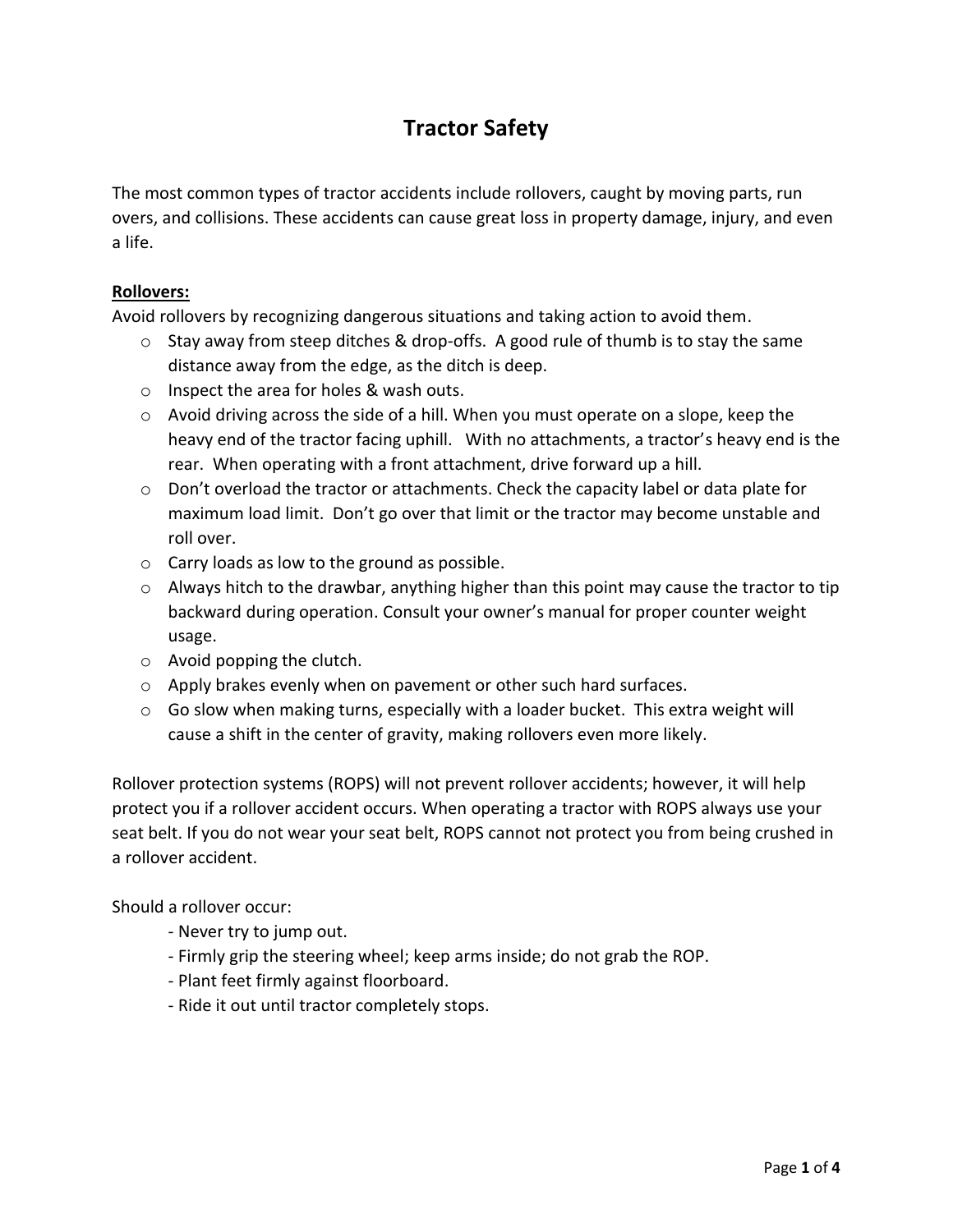## **Being Caught by Moving Parts:**

One of the most dangerous power transfer devices on a tractor is the power take off (PTO).

- $\circ$  Follow safe shutdown procedures and wait for all moving parts to stop, before dismounting the tractor.
- o Keep all parts of the PTO system shielded and guarded. Repair or replace these guards immediately when they become damaged.
- $\circ$  Periodically check driveline guards by spinning or rotating them to make sure they haven't become stuck to the shaft.

**CAUTION:** *This should only be done with the engine off.*

- o Never step over a rotating PTO shaft.
- o Make sure the PTO speed matches the implement's recommended speed.
- $\circ$  Never wear loose fitting clothing near a rotating PTO. Make sure shoe laces are tied and secure long hair.

### **Runovers:**

Coworkers, maintenance personnel and other bystanders can be seriously injured or killed if safe operating procedures are not followed.

- o Check around the tractor before starting or moving.
- $\circ$  Keep bystanders and coworkers at a safe distance while you operate the tractor.
- $\circ$  If an attachment or implement is blocking your view, shut down and walk around the tractor to make sure no one is in the area.
- o Never let anyone stand between the tractor and an attachment or implement. They could be run over by the tractor or crushed between the tractor and attachment or implement.
- o If a coworker is helping you guide the tractor, make sure they are far enough, out of the away to not be run over.

Anyone who is not in the driver's seat of the tractor is in danger of falling and being run over. Human reaction time is too slow for a driver to react if a passenger falls off the tractor.

- o Never allow extra riders on a tractor.
- $\circ$  Do not allow anyone to ride or stand on the draw bar, axle housing, side links of a threepoint hitch, rear wheel fenders or attachments.
- $\circ$  Do not allow passengers on the operator's lap.
- o Use only approved passenger attachments.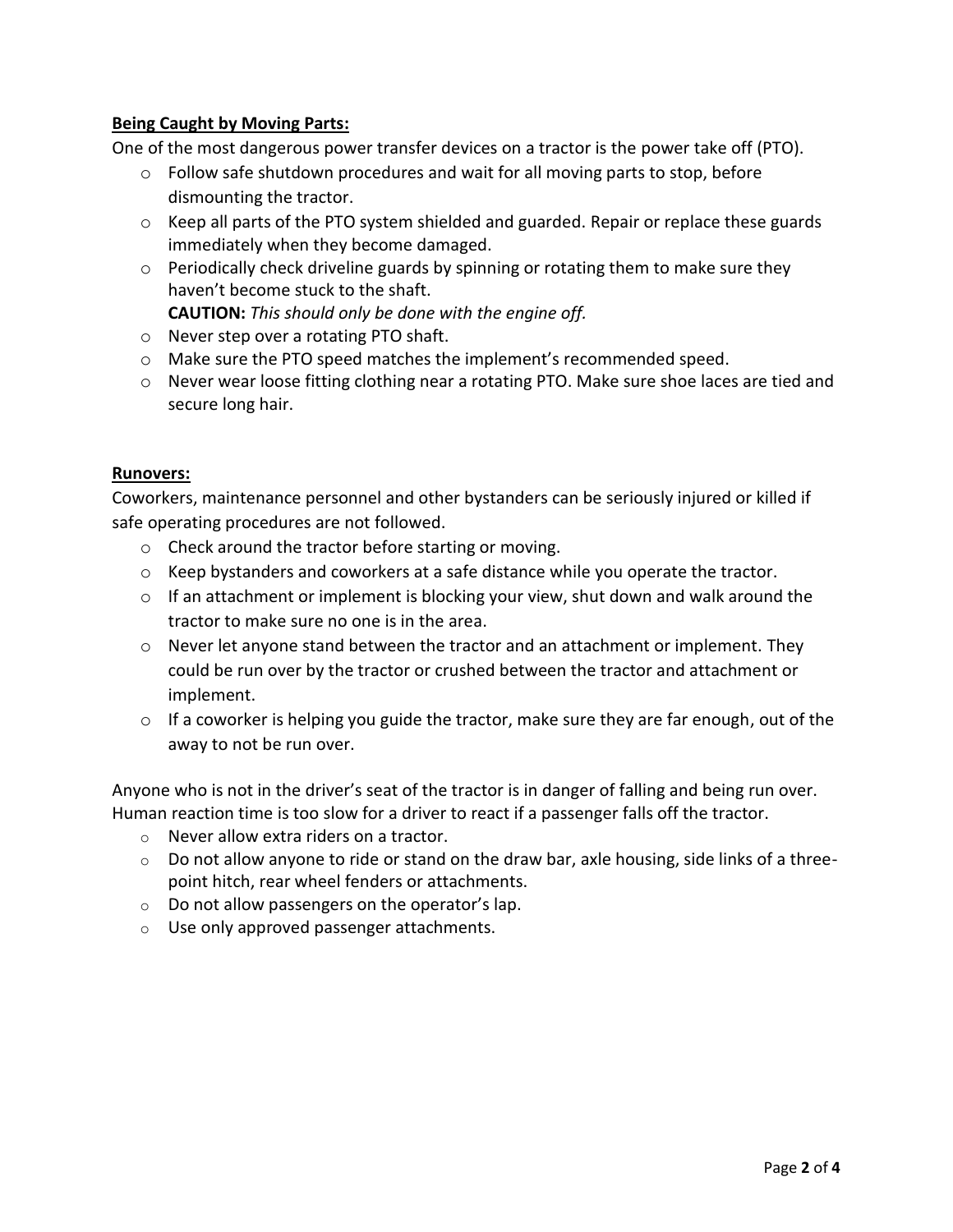## **Collisions:**

Be aware of obstacles **-** When operating a tractor without a cab, you can be crushed or thrown out of the driver's seat if you hit an obstacle or rough surface.

- o Always wear your safety belt.
- o Check the work area before you begin. Note all potential obstacles: low hanging tree branches, rocks, pipes and low hanging wires.
- o Make sure you have adequate clearance through narrow passages, doorways and other openings.
- $\circ$  Maintain a clear line of sight. Keep the windows and mirrors clean and in good repair.
- $\circ$  Keep attachments low to the ground so you can see over them.
- $\circ$  Use a guide to direct your path when an attachment or implement blocks your view.

Avoid driving on public roadways when possible, but if you must follow these tips for safe travel.

- o Obey all traffic laws and signs.
- o Avoid driving the tractor on public roads during rush hours, at night, or during conditions of poor visibility.
- $\circ$  Always be aware of what is going on around you. Remember, a tractor is difficult to maneuver, so you will not be able react quickly to avoid an accident.
- o Maintain a safe following distance. Because of the size and weight of the tractor, it will take you more space to stop than a normal passenger vehicle.
- o Allow faster traffic to go around you when possible.
- $\circ$  Display an SMV (Slow Moving Vehicle) emblem on the rear to identify the tractor as a vehicle that travels 25 mph or less. When towing equipment, the SMV emblem should be visible on the back of the equipment too.
- o Ensure tractors equipped with flashers are working properly and turned on.
- o Never allow your vehicle or load to extend into oncoming traffic lanes. If the road is so narrow that this cannot be avoided, always have an escort vehicle to warn or stop oncoming traffic.
- $\circ$  Have an escort vehicle whenever possible to warn other motorists, especially when moving over-width loads or traveling on narrow, winding roads or roads with heavy traffic.